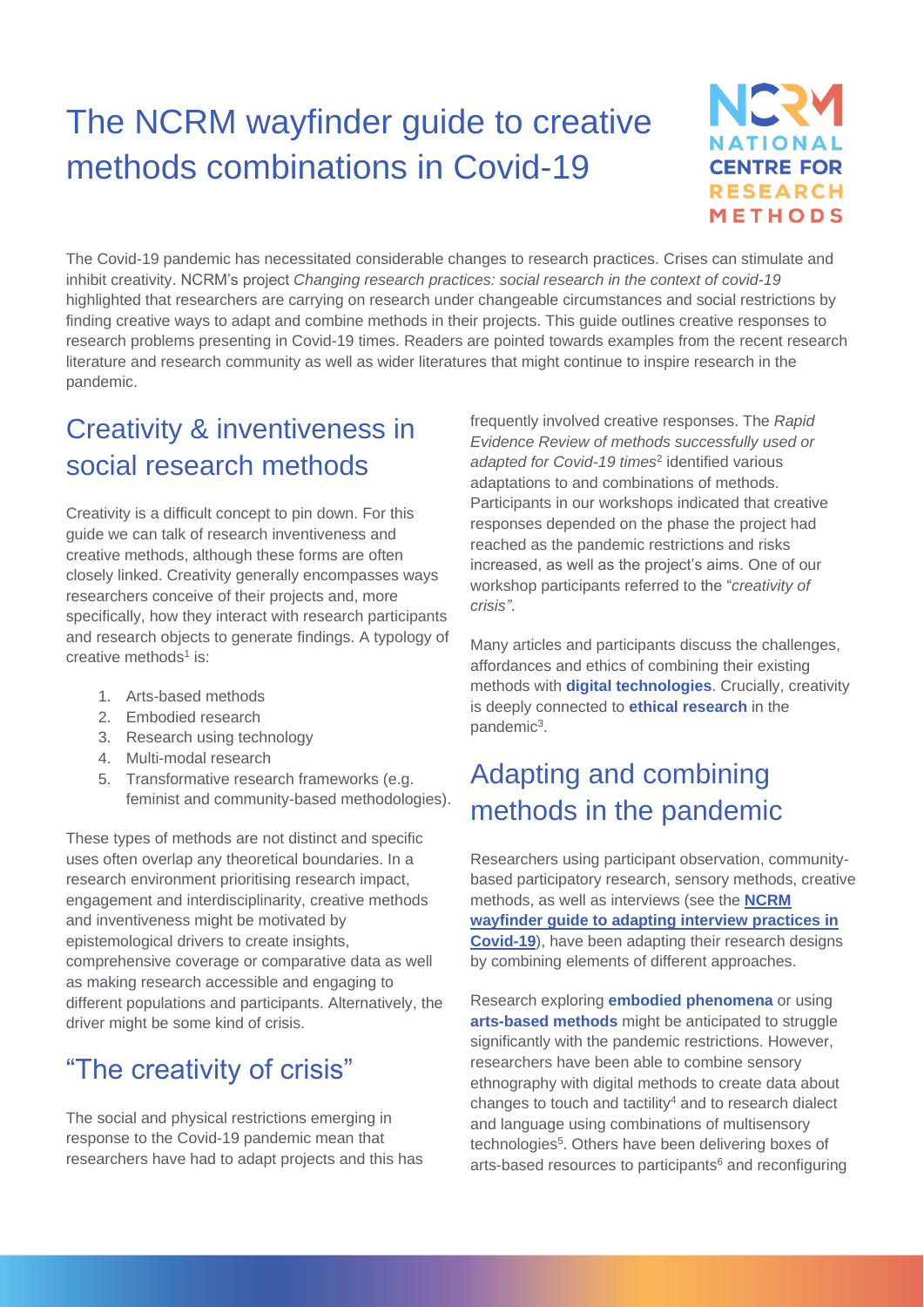cultural probes to use objects found in participants' homes<sup>4</sup>.

In **survey research**, groups have responded quickly to the pandemic by combining postal and online survey modes<sup>7</sup>; face-to-face and remote interviews<sup>8</sup> and longitudinal studies have compared and accounted for mode effects using subsamples $9$  and switching midwave from face-to-face to online and computer-assisted telephone-interviews (CATI)<sup>10,11</sup>. Surveys have continued generating data despite confounding issues in access, mode and context by blending face-to-face and remote methods.

Researchers using **participatory** and **communitybased approaches** are continuing to find solutions to continue researching. Expressive elicitations include diaries by children<sup>12</sup>, digital storytelling and diary writing by young people<sup>13</sup> . Meanwhile, some **ethnographers** have begun attending to previously overlooked methods in their work practices, such as using a nonrepresentative survey method to explore diversity<sup>14</sup> or using digital approaches towards the end of a long career<sup>15</sup>.

While digital connectivity has enabled continued interaction with others, researchers have needed to rethink how best to **care** for participants because creative responses can generate further issues. For instance, the challenges of combining community-based participatory research with digital technologies when the community has been disproportionately affected by COVID19 have been recognised<sup>16</sup> as well as working with participants with disabilities.

#### Inspiration for combinations

There are many strategies for creatively combining in research methods: in research design, theory, action, analysis and in communicating findings. Below are a few sources that might help inspire responses to the pandemic.

Research approaches that emphasise political philosophy, for example, where **feminist** and **participatory philosophies** can help create coherent combinations and conditions for empowerment<sup>1</sup>.

**Bricolage research<sup>17</sup>** is a way for researchers to work in an interdisciplinary fashion and is potentially a way for researchers to rigorously theorise their combinatorial research designs in the context of Covid-19. There are recent efforts to rethink how **interdisciplinary methods**

traverse disciplinary boundaries and show imaginative ways to conceive of "method"<sup>18</sup>.

Mason's<sup>19</sup> **facet methodology**, alternatively, is an approach to combining different methods to create strategic insights into the topic of interest. The research orientation is about designing mini-investigations that illuminate specific elements of the topic of investigation and, as such, may offer ways for researchers to creatively combine different methods. "**Material methods"**<sup>20</sup> and "**Mundane methods**" <sup>21</sup> are useful sources for sparking methodological vitality in different affective, sensory, tacit, spatial and temporal dimensions.

**Mixed methods research** is an established set of strategies for combining qualitative and quantitative research approaches such as viewpoints, data collection, analysis and inference techniques to achieve breadth and depth<sup>22</sup>. Bryman<sup>23</sup> provides a typology of ways to combine quantitative and qualitative research and Bellotti<sup>24</sup> shows an adaptation for **social network analysis**. Mixed methods may be appropriate to enable research to carry on in the pandemic, where a combination of different data sources is indicated as the best way to answer (adapted) research questions.

Researchers will continue to adapt to the uncertainties and dynamics of the Covid-19 pandemic: creative methods and combinatorial problem-solving are two important resources for the research community to draw upon and cultivate for inspiration.

#### References

- 1. Kara H (2020) *Creative Research Methods: A Practical Guide* (2nd Ed.). Bristol: Policy Press. (p.5)
- 2. Nind M, Coverdale A & Meckin R. 2021. *Changing Social Research Practices in the Context of Covid-19: Rapid Evidence Review*. NCRM.
- 3. Kara H & Khoo S-M. (eds) 2020. *Researching in the Age of COVID-19: Volume 3: Creativity and Ethics.* Bristol: Policy Press.
- 4. Jewitt C, Barker N & Golmohammadi L. 2021. Sensory, ethnographic and creative methods in Covid-19 conditions. NCRM video. [https://www.youtube.com/watch?v=ghAPaF31K](https://www.youtube.com/watch?v=ghAPaF31KII&list=PLzv58M2GAfm5DW00KORN5N6kV7vpZ4dhT&index=2) [II&list=PLzv58M2GAfm5DW00KORN5N6kV7vp](https://www.youtube.com/watch?v=ghAPaF31KII&list=PLzv58M2GAfm5DW00KORN5N6kV7vpZ4dhT&index=2) [Z4dhT&index=2](https://www.youtube.com/watch?v=ghAPaF31KII&list=PLzv58M2GAfm5DW00KORN5N6kV7vpZ4dhT&index=2)
- 5. Leemann A et al. 2020 Linguistic fieldwork in a pandemic: Supervised data collection